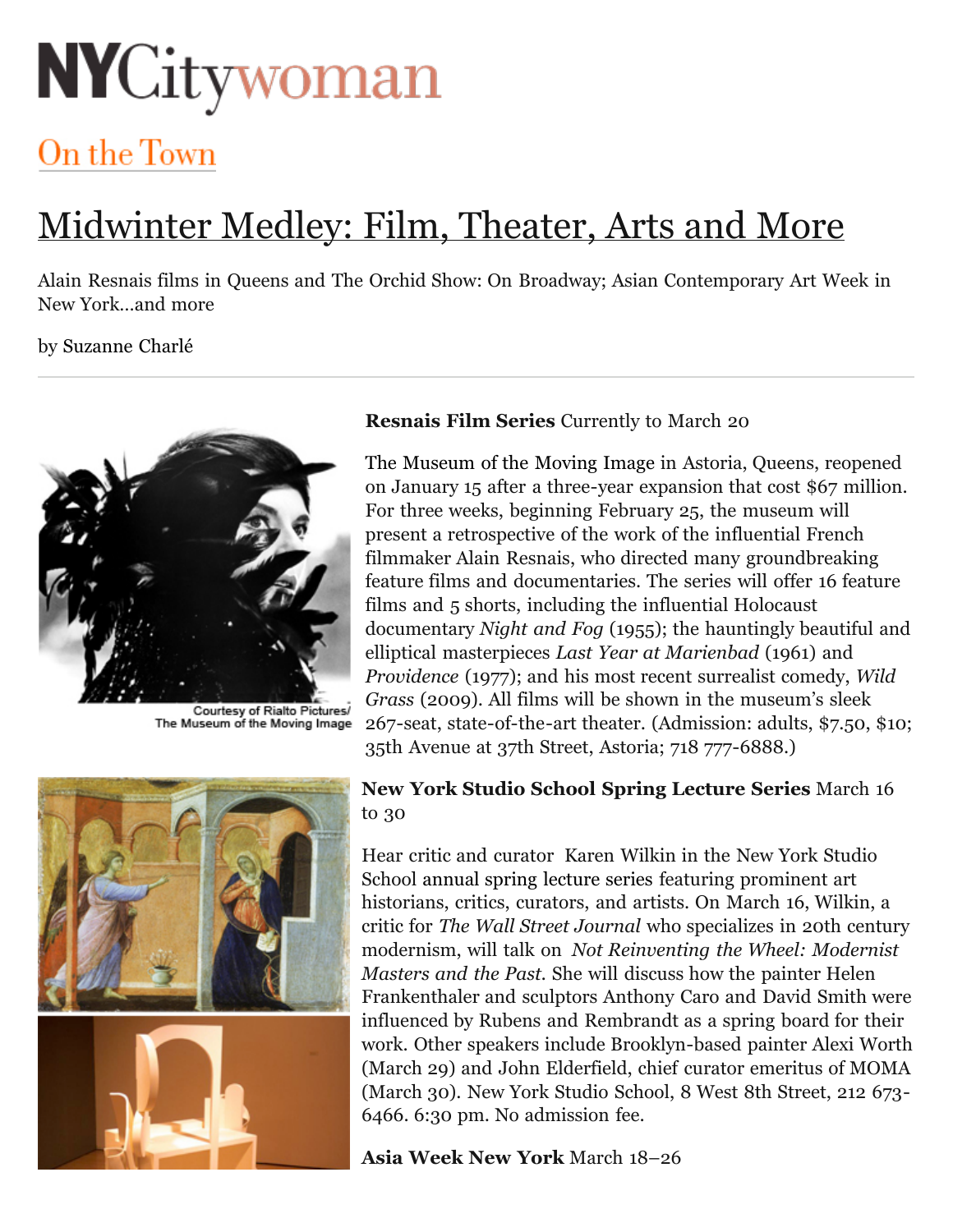

Caro Duccio Variation by Anthony Caro

During the last two weeks of March, Asian art will take the spotlight. In the course of [Asia Week New York,](http://www.asiaweekny.com/Calendar/18.html) more than 10,000 pieces of Asian art and antiquities worth hundreds of millions of dollars will go on sale at 5 auction houses and 34 galleries. Eighteen museums will collaborate in the event, which includes lectures, museum tours, and exhibitions. A full calendar

of events is available online; venues also offer an 88-page schedule.



#### **Asian Contemporary Art Week** March 21–31

[Dozens of Asian artists will be in town for Asian Contemporary](http://acaw.net/acaw2011/) Art Week to meet collectors and talk about their work. MOMA, the Guggenheim, Asia Society, China Institute, and the Rubin Museum of Art are offering exhibitions, lectures, and films. On March 24, eight Chelsea galleries will host receptions, including the [Tyler Rollins Gallery,](http://www.trfineart.com/artists/16) which is currently showing works by Agus Suwage, one of Indonesia's top artists. On March 29, six galleries on the Upper East Side will host receptions and talks. Of special note: "[The Tell-Tale Tart](http://www.ltmhgallery.com/exhibitions/2011-02-25_shirin-fakhim/)," now at the Leila Taghinia-

Milani Heller Gallery. There, life-sized sculptures by up-and-coming Iranian artist Shirin Fakim depict the hard-knock life of the streetwalkers of Tehran.

#### **Triangle Arts Association Benefit** March 21

Wilkin and Hrag Vartanian, editor of [Hyperallergic.com](http://hyperallergic.com/), will talk about recent works of art on display and available for purchase at a benefit for the [Triangle Arts Association](http://triangleworkshop.org/), which supports emerging and mid-career artists from the US and abroad through workshops and residencies. The evening will include cocktails and hors d'oeuvres; profits from the sale of art will support Triangle. Beacon, 25 West 56th Street, \$150. RSVP: mail@triangle-workshop.org



Simon Annand

*War Horse* Previews March 15 to April 13; April 14 (opening night) to June 26

*[War Horse](http://www.lct.org/showMain.htm?id=199)*, the British hit that has won the hearts of critics and audiences, is previewing at Lincoln Center's Vivian Beaumont Theatre beginning Tuesday, March 17. This is the heartrending story of a young boy who enlists in World War I to find his beloved horse that has been shipped off to the battlefields. But more remarkable than the story is the spectacle of the life-size puppet horses built of cane, aluminum, gauze, silk, and bicycle

cables, strong enough for men to ride. "A sweeping drama of extraordinary power. Its sheer skill and invention are simply awe-inspiring," wrote *The Times* of London. (Preview tickets: \$75 to \$115; after opening, \$75 to \$125. Vivian Beaumont Theatre at Lincoln Center, 150 West 65th Street, 212 239-6200.)



**Beyond Cute** March 18 to June 12

The Japanese have a passion for "cute," and artists of a new generation are rebelling: *[Bye Bye Kitty!!! Between Heaven and](http://www.japansociety.org/gallery) Hell in Contemporary Japanese Art* will be on exhibit at the